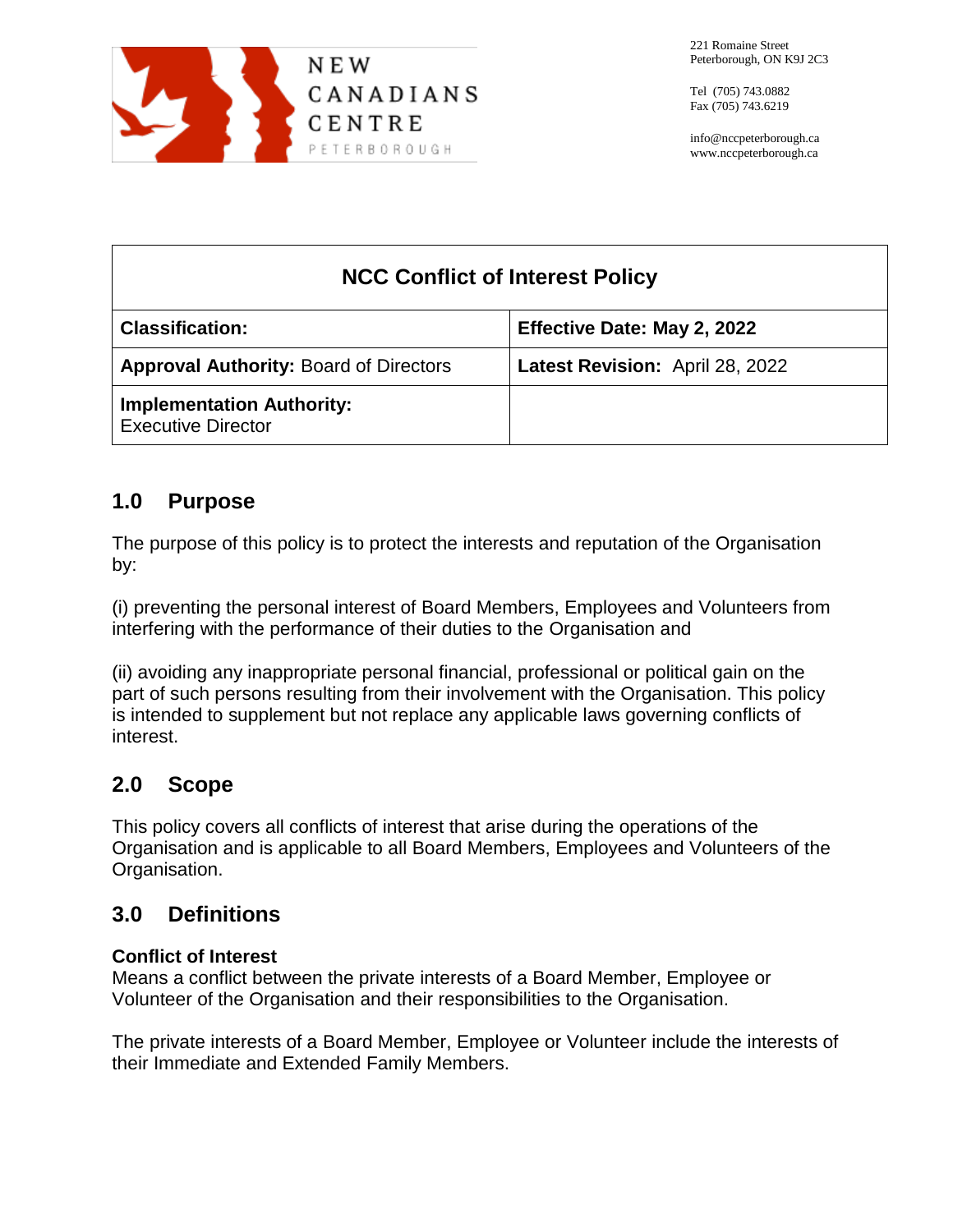

Tel (705) 743.0882 Fax (705) 743.6219

info@nccpeterborough.ca www.nccpeterborough.ca

Conflict of Interest includes actual or perceived conflicts of interest and those which have the potential to be actual or perceived.

### **Immediate and Extended Family**

For the purposes of this policy, means:

- a spouse, including common-law spouse
- parent, including step parent and legal guardian
- child including step child
- sibling, including foster and step brother/sister
- aunt, uncle, niece or nephew
- grandparent or grandchild
- father/mother-in-law, brother/sister-in-law, son/daughter-in-law
- spouse of a child or sibling
- any other individual living in the same household with the employee on a permanent basis other than a tenant or household employee

## **4.0 Policy Statement**

### **4.1 Overview**

The Organisation recognizes that:

- Board Members, Employees, Volunteers and their Immediate and Extended Family Members may be engaged in personal activities that intersect with the affairs of the Organisation and/or involved in, or employed with, other organisations whose activities may intersect with the affairs of the Organisation
- Board Members', Employees', and Volunteers' personal activities and/or involvement in or employment with other organisations may be of value to both the individual and the Organisation
- family relationships should not unfairly restrict an individual's opportunity to pursue employment with the Organisation

Notwithstanding the above, a Board Member, Employee or Volunteer who has a conflict of interest as a result of their or their Immediate and Extended Family Member's personal activities and/or employment with or involvement in an outside organisation, or due to their Immediate and Extended Family Member competing for, or being employed in, a position at the Organisation may not be able to act with undivided loyalty to the interests of the Organisation, and/or may put the reputation of the Organisation at risk.

## **4.2 Disclosure of Conflict**

Board Members, Employees and Volunteers of the Organisation shall identify any potential conflict of interest and disclose such a conflict per the procedures below as soon as they become aware of the potential conflict.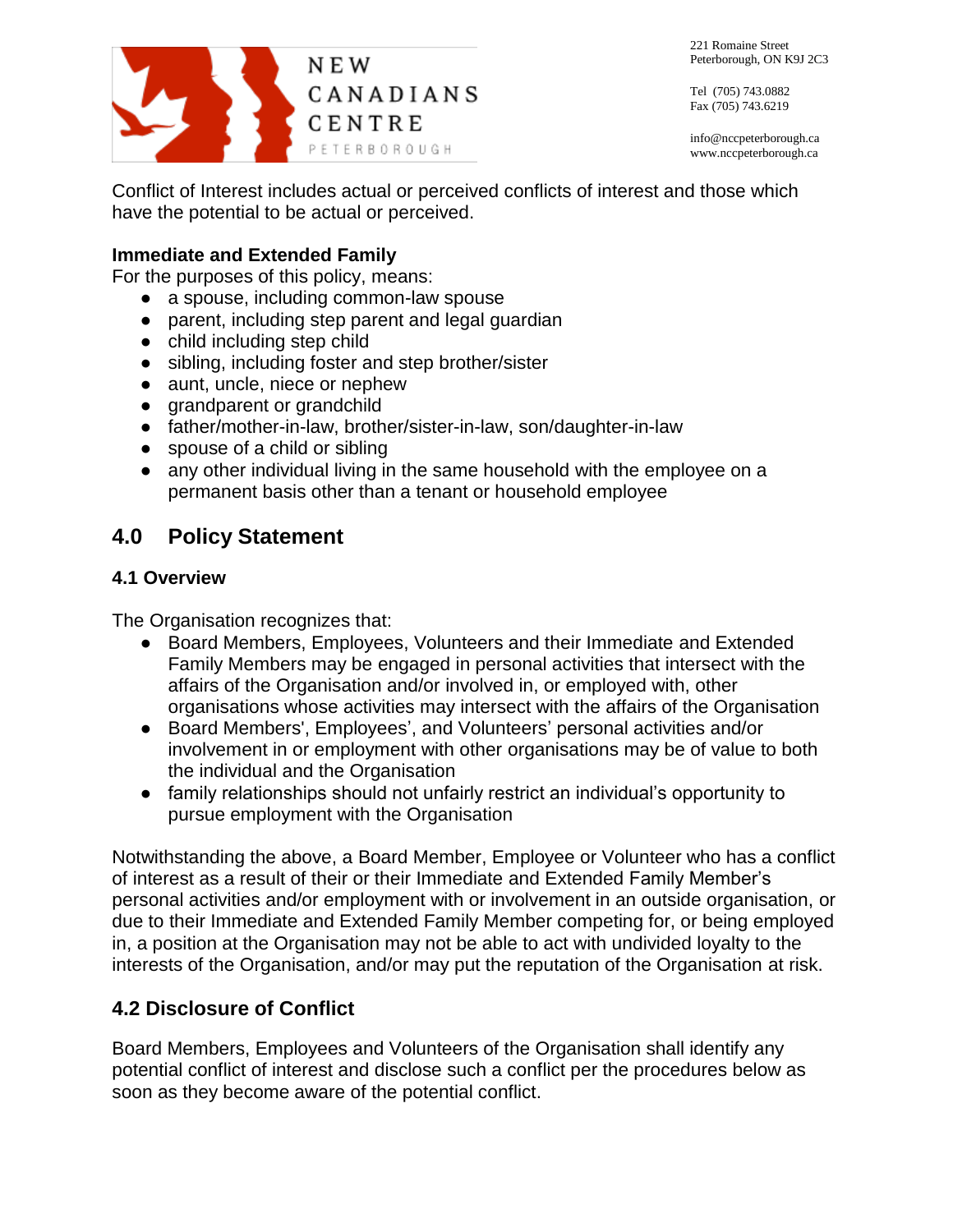

Tel (705) 743.0882 Fax (705) 743.6219

info@nccpeterborough.ca www.nccpeterborough.ca

## **4.3 Assessment and Resolution of Conflict**

The Organisation is committed to a fair and transparent process for assessing and resolving conflicts of interest. That a proposed transaction or arrangement involves an actual or perceived conflict of interest does not necessarily mean it is prohibited; however, no Board Member, Employee, Volunteer or their Immediate and Extended Family Member shall derive any personal profit or gain, directly or indirectly, because of their relationship with the Organisation, unless the transaction or arrangement is specifically approved following disclosure as per the procedures below.

## **4.4 Failure to Disclose**

The failure of a Board Member, Employee or Volunteer to disclose a conflict of interest may:

- subject an Employee to discipline as per Policy # HR5 the Human Resources Manual
- subject the Board Member to a determination as to whether the Board Member is or is not acting in the best interests of the Organisation and whether or not the Board Member shall be dismissed from the Board per Article 6.7 of the Organisation's By-laws
- subject a Volunteer to corrective action up to and including termination of their relationship with the Organisation per Sections 5.6.3, and 5.7.2 of the Volunteer Management Policy

## **4.5 Conflict of Interest Situations**

Below are descriptions of the most common conflict of interest situations that may occur in the course of serving, working or volunteering for the Organisation. This is not a complete list of all possible conflicts of interest. In addition to declaring a conflict of interest should any of these situations arise, Board Members, Employees and Volunteers shall consider carefully any other potential conflict that arises between their personal interests and those of the Organisation and shall disclose such a potential conflict of interest as per the procedures below.

**4.5.1** Recruitment, Selection and Supervision of Immediate and Extended Family **Members** 

As per the Policy # HR1 (Recruitment and Selection sections) in the Human Resources Manual, while the Organisation recognizes that family relationships should not unfairly restrict an individual's opportunity to pursue employment with the Organisation, potential conflicts of interest can arise during the recruitment, selection and supervision of an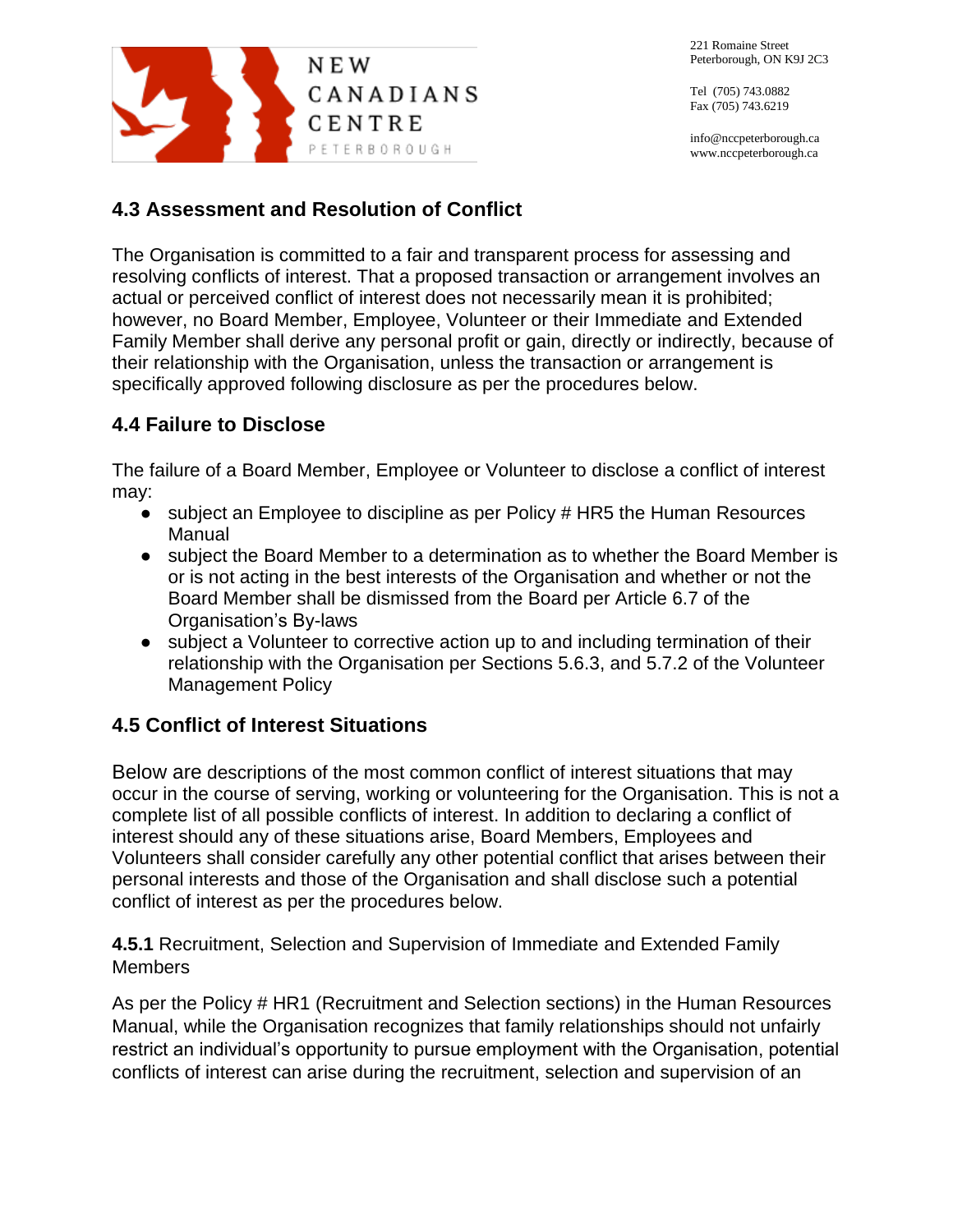

info@nccpeterborough.ca www.nccpeterborough.ca

Immediate and Extended Family Member of a Board Member, Employee, or Volunteer of the organisation.

**4.5.2** Purchases from Board Members, Employees and Volunteers or their Immediate and Extended Family Members

Purchasing goods or services from Board Members, Employees, or Volunteers of the Organisation or their Immediate and Extended Family Members creates a presumed conflict of interest. As per section 9.5 of the Financial Management Policy, purchases shall not be made from Board Members, Employees or Volunteers of the Organisation without a conflict of interest declaration and a decision being made per the procedures below.

### **4.5.3** Remuneration

As per Article 9.0 of the Organisation's By-Laws, Board Members shall receive no remuneration for serving on the Board of Directors of the Organisation.

No Board Member or Volunteer shall receive financial remuneration for serving on an organisational committee.

Reimbursement for approved expenditures paid for by Employees, Board Members and Volunteers as per sections 13 and 14 of the Financial Management Policy shall not be considered remuneration.

Fees or per diems awarded to any Employee or Board Member for speaking engagements, writing articles, or other similar activities or services on behalf of the Organisation will be considered income for the Organisation. Payments for such fees or per diems shall be made payable to the Organisation. Volunteers may receive fees, honoraria, or per-diems provided this is approved by the Executive Director in advance.

## **4.5.4** Gifts

It is recognized that receipt of gifts by Employees, Board Members or Volunteers may create a real or perceived conflict of interest and are generally discouraged.

Still, the Organization recognizes that small token gifts to Employees, Board members or Volunteers may be an important and/or customary means for clients to express their appreciation and/or connection. In this spirit, Employees, Board members or Volunteers may accept these nominal tokens of appreciation (including homemade gifts, thank you cards, food, or other items of a value less than \$25) from time to time.

Any gift of cash, personal, or more substantive value will not be accepted.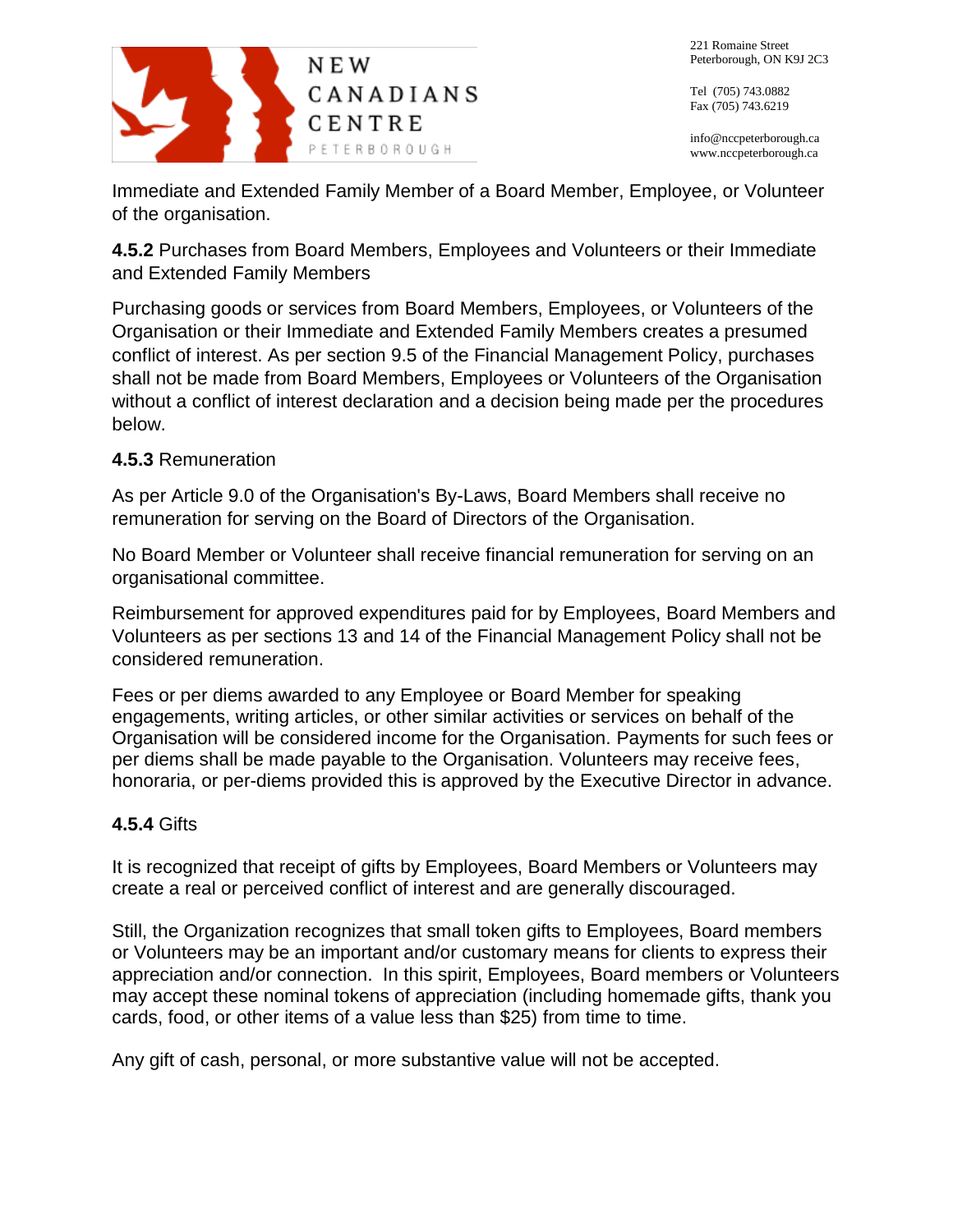

info@nccpeterborough.ca www.nccpeterborough.ca

N E W CANADIANS CENTRE PETERBOROUGH

The acceptance of any gifts offered to Employees, Board Members or Volunteers in exchange for preferential treatment or perceived preferential treatment is strictly prohibited.

No gifts of any kind that are offered by vendors, potential employees, potential vendors, or any other organisation—no matter the value—will be accepted by any Employee, Board Member or Volunteer at any time, on or off the work premises, with the following exceptions:

- t-shirts, pens, trade show bags and other items that Employees, Board Members or Volunteers may obtain, as members of the public at events such as conferences, training events and trade shows, that are offered equally to all members of the public attending the event;
- food and beverages provided at trade shows, training events, conferences and other similar events;
- cards, thank you notes, certificates, or other written forms of thanks and recognition;
- food and beverages at and tickets to local events that are supplied by and also attended by community partners in the interest of building positive organisational relationships.

### **4.5.6** Provision of Housing

The provision of housing by Board Members, Employees, or Volunteers to active clients of the Organisation may create a conflict of interest. The relationship between tenant and landlord represents a power imbalance if the tenant is a client of the NCC and the landlord is an employee of the NCC where the relationship is not only affected by the Residential Tenancies Act. That relationship conflicts with the relationship between the Organization and the tenant/client if the landlord is in a position to act on behalf of the Organisation, i.e. as a Board Member, Employee or Volunteer. Situations where NCC representatives rent to NCC clients who rely on the Organisation for support with their needs must be declared and will be dealt with on a case by case basis by the executive director and the results of any decision provided to the board. Staff must not have a direct support relationship with the client in a situation where they are providing housing; in such situations, support must be provided by another staff member with an armslength relationship.

### **4.5.7** Involvement in Outside Organisations

A conflict of interest shall be presumed when a Board Member, Employee or Volunteer who is involved in an outside organisation could expect financial gain or other personal benefit from a particular decision or transaction of the Organisation due to their involvement in the outside organisation. Such involvement may include a formal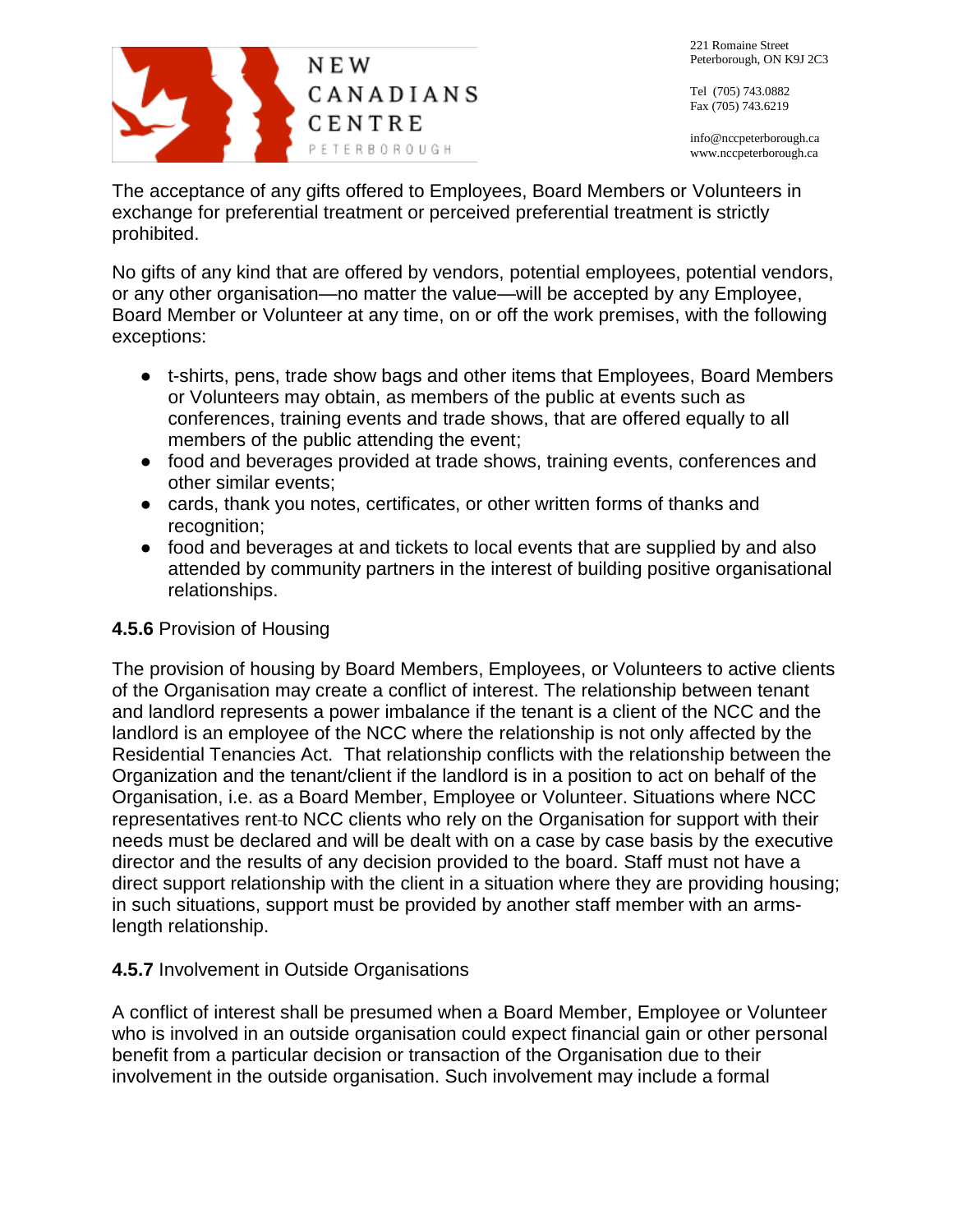

Tel (705) 743.0882 Fax (705) 743.6219

info@nccpeterborough.ca www.nccpeterborough.ca

affiliation with or material interest in (e.g. owning, being a shareholder or serving as a Board Member, trustee, or employee) the outside organisation.

## **4.5.8** Other Employment

A conflict of interest shall be presumed if an Employee or Board Member or Volunteer engages in employment with another organisation that:

- interferes with the performance of their responsibilities at the Organisation
- through their engagement in Organisational duties, creates an advantage for the other organisation or personal benefit for the Employee, Board Member or Volunteer

## **5.0 Procedures**

## **5.1 Notice of Policy and Conflict of Interest Disclosure**

Every Board Member, Employee, and Volunteer shall be informed of this policy and must sign a Conflict of Interest Disclosure upon commencement of such person's term of office, employment or service with the Organisation. Failure to sign a Conflict of Interest Disclosure does not nullify this policy.

## **5.2 Declaration of Conflict**

Each Board Member, Employee or Volunteer shall inform the Organisation of any potential conflict of interests as soon as they become aware of the conflict.

Conflict of interests shall be declared to the appropriate person per *Chart 1* below.

## **5.3 Decision Making**

Following the disclosure of a potential conflict of interest, the Organisation shall make a decision as to whether a conflict of interest exists and whether any other action is needed to address the conflict.

If a conflict of interest exists, action to address the conflict could include:

- deciding whether a financial transaction will be approved
- deciding whether a change is required to the recruitment and selection process or the supervision of an Employee to ensure that no Board Member, Employee or Volunteer participates in selection activities involving members of their immediate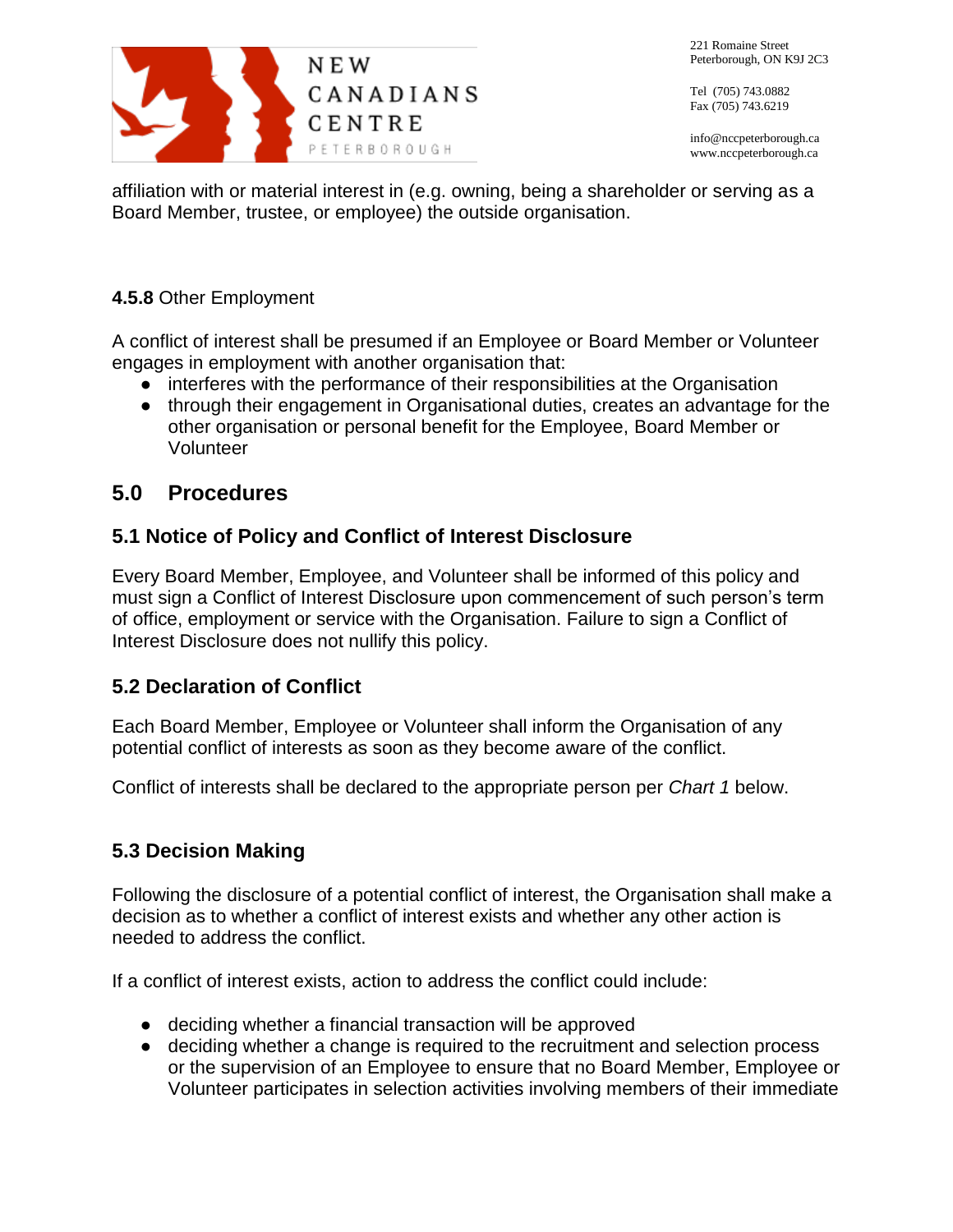

Tel (705) 743.0882 Fax (705) 743.6219

info@nccpeterborough.ca www.nccpeterborough.ca

and extended family and that no immediate and extended family members work together if this places them in a direct supervisory relationship, either in a subordinate or supervisory role to each other

- deciding whether an Employee, Board member, or Volunteer's service with NCC should be restricted to certain roles or terminated
- any other decision that the decision maker deems necessary to protect the Organisation's best interests

Who the decision maker is for any potential conflict of interest depends upon who is disclosing the conflict as well as the nature of the conflict of interest. *Chart 1* below describes who the decision maker is for each type of conflict.

**5.3.1** Executive Director Decision Making Authority and Reporting Requirements*.*

The Executive Director is the decision maker on conflict of interest issues that the Executive Director has authority over and for which they are not the individual declaring a conflict of interest. For example, if the conflict is in relation to a purchase which the Financial Management Policy authorises the Executive Director to make without Board approval (e.g. a purchase under \$10,000 that is within the approved organisational budget) then the Executive Director is authorised to make a conflict of interest decision relating to that issue without Board approval. The Board has the authority to make conflict of interest decisions on issues which fall outside the authority of the Executive Director and/or when the conflict of interest has been declared by the Executive Director or a Board Member.

The Executive Director shall report to the Board all conflict of interest decisions they have made at the next meeting of the Board.

**5.3.2** Board Votes on Conflict of Interest issues

Board Members who have declared a conflict of interest shall not vote on issues where their declared conflict applies. However, Board Members or other individuals who have declared a conflict may be present to provide information and answer questions during such a discussion. The Board member or individual who declares a conflict shall not be present during the vote. Votes on issues where a conflict of interest has been declared shall be by majority vote, without counting the votes of the Board Members who have declared a conflict.

Quorum for votes on conflict of interest issues shall be calculated using the total number of Board Members present including those who have declared a conflict of interest provided that at least one Board Member present has not declared a conflict of interest with regard to the issue being voted on. If a Board Member has been asked not to participate in the discussion or to leave the meeting, quorum will still be calculated using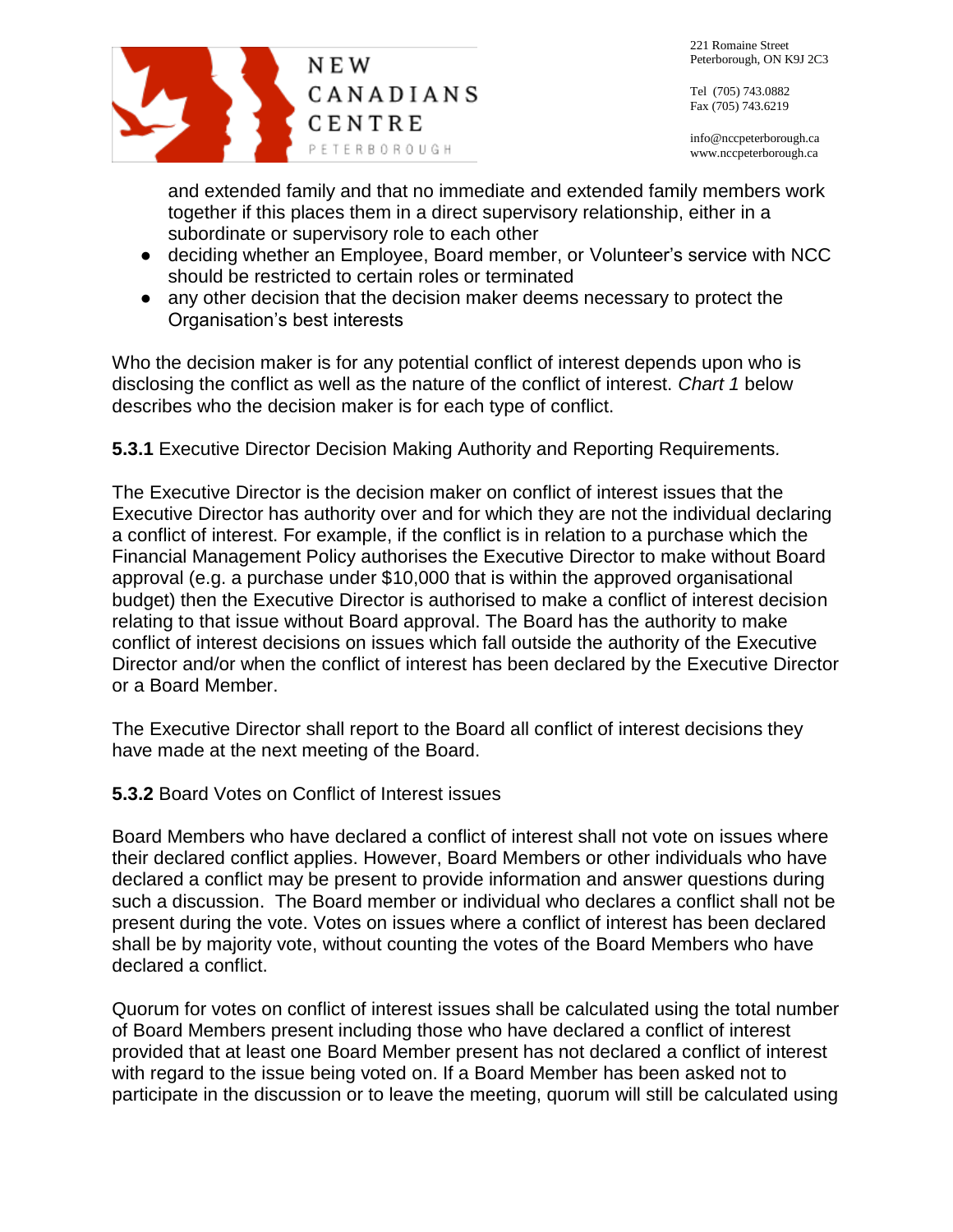

info@nccpeterborough.ca www.nccpeterborough.ca

the total number of Board Members present including those who have been asked to not participate in or to leave the meeting.

The disclosure of a conflict of interest by the Executive Director or by a Board Member, any abstentions from voting on the issue relating to the conflict, the results of the vote and the decision made shall be recorded in the minutes of the Board meeting(s) at which the issue was discussed and decided.

#### **5.3.4** Tracking of Decisions

Conflict of interest decisions shall be recorded:

- in the minutes of any meeting at which such an conflict of interest issue was decided by the Board of Directors of the Organisation
- in the Executive Director's report to the Board for the next Board meeting after a conflict of interest issue was decided by the Executive Director

For auditing purposes, a copy of the conflict of interest decision (i.e. Board minutes or Executive Director report) shall be attached to:

- any invoice for a financial transaction which a conflict of interest was declared
- the file of the Board Member, Employee or Volunteer who declared the conflict of interest

A master tracking document with all conflicts of interest issues decided by the organisation shall be maintained by the Executive Director.

#### **5.3.5** Communication of Decisions

The decision made with respect to a declared conflict of interest shall be communicated as soon as possible by the decision maker in Chart 1 below to the Board Member, Employee or Volunteer who declared the conflict.

| Conflict<br>Declared By | Conflict<br>Declared to:                                    | <b>Decision Maker</b>                                                                                                                                                                                                                                                                                                                                                                                 |
|-------------------------|-------------------------------------------------------------|-------------------------------------------------------------------------------------------------------------------------------------------------------------------------------------------------------------------------------------------------------------------------------------------------------------------------------------------------------------------------------------------------------|
| Volunteer               | Executive<br>Director via the<br>Volunteer<br>Administrator | Executive Director in accordance with authority granted in<br>Organisational policies (e.g. Financial Management Policy,<br>Human Resources Manual, etc.)<br>Board Of Directors for all areas outside of Executive<br>Director's authority, with the exception of financial conflicts of<br>interest which will be reported to the Finance<br>Committee/Treasurer as per current Financial Management |

#### *Chart 1:*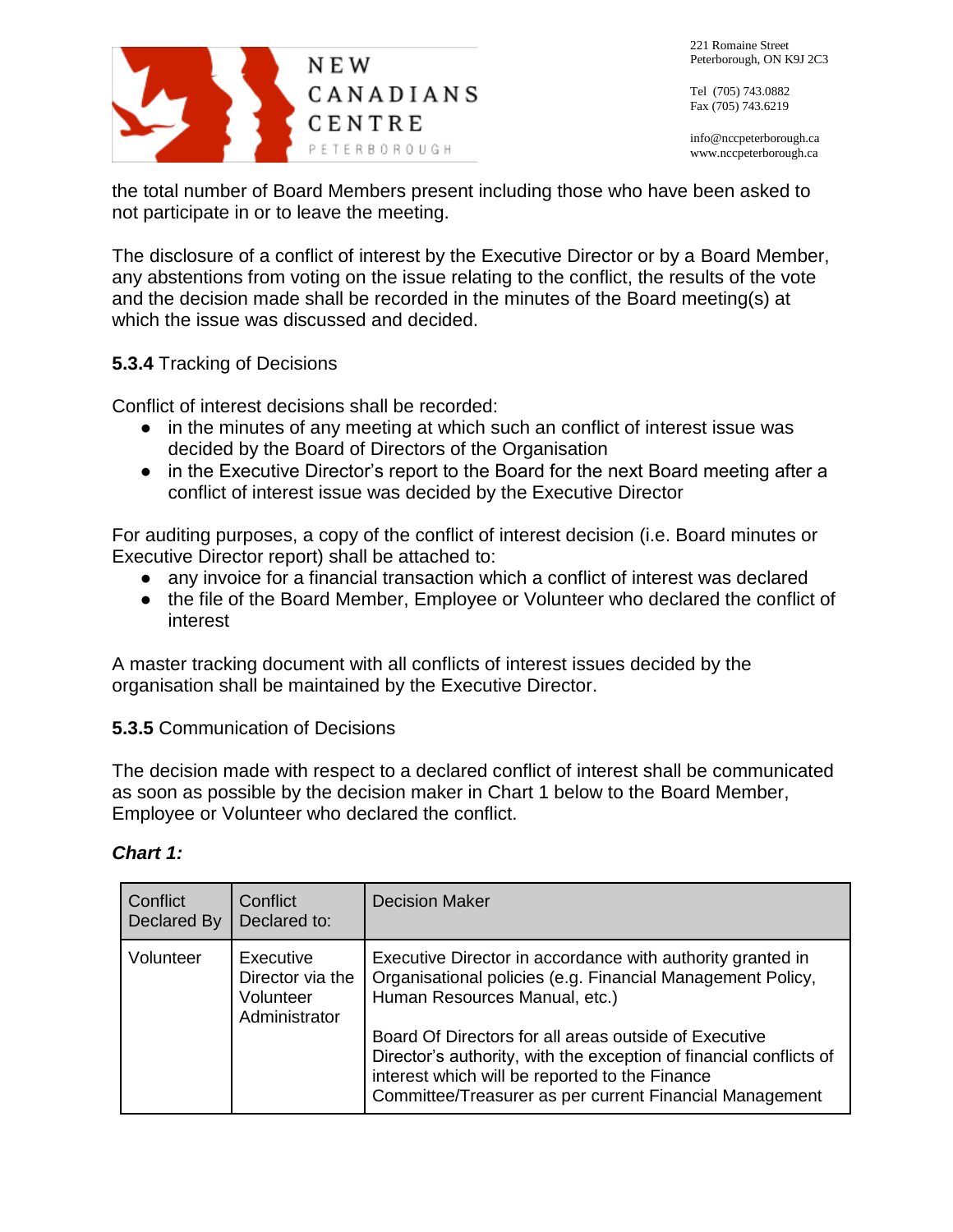

Tel (705) 743.0882 Fax (705) 743.6219

info@nccpeterborough.ca www.nccpeterborough.ca

|                              |                              | Policy                                                                                                                                                                                                                                               |
|------------------------------|------------------------------|------------------------------------------------------------------------------------------------------------------------------------------------------------------------------------------------------------------------------------------------------|
| Employee                     | Executive<br><b>Director</b> | Executive Director in accordance with authority granted in<br>Organisational policies (e.g. Financial Management Policy,<br>Human Resources Manual, etc.)                                                                                            |
|                              |                              | Board Of Directors for all areas outside of Executive<br>Director's authority, , with the exception of financial conflicts<br>of interest which will be reported to the Finance<br>Committee/Treasurer as per current Financial Management<br>Policy |
| Executive<br><b>Director</b> | Board of<br><b>Directors</b> | <b>Board of Directors</b>                                                                                                                                                                                                                            |
| <b>Board</b><br>Member       | Board of<br><b>Directors</b> | <b>Board of Directors</b>                                                                                                                                                                                                                            |

## **6.0 Related Policies**

By-Laws - Articles 6.7, 9.0 Human Resources Manual - Policies # HR1, # HR5 Financial Management Policy - Sections 9.5, 13, 14 Volunteer Management Policy - Sections 5.1.2, 5.6.3, 5.7.2